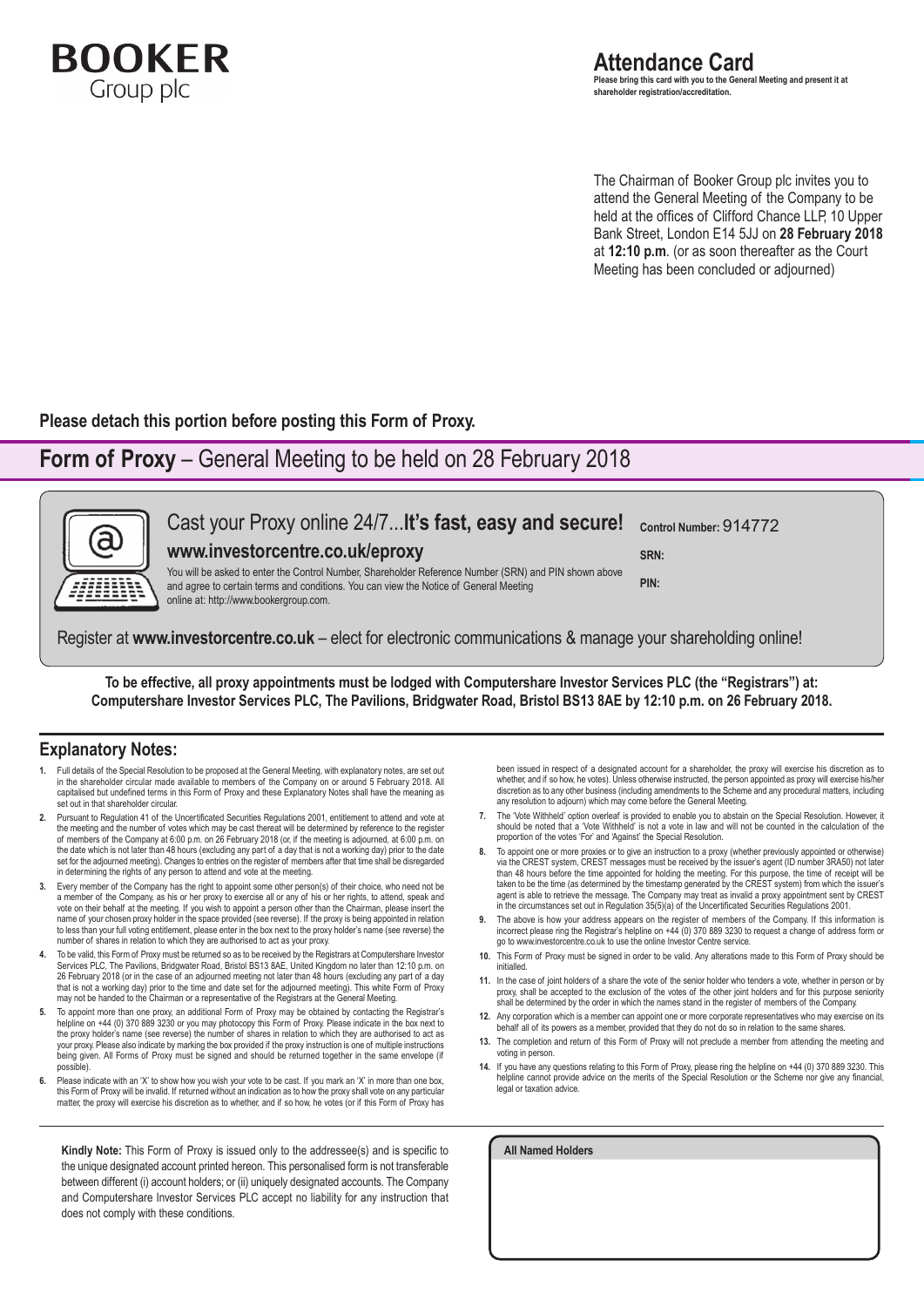# **Poll Card** To be completed if voting in person at the General Meeting.

### **Special Resolution**

**1.** For the purposes of the Scheme:

**Vote For Against Withheld**

- **a.** to authorise the directors of the Company to take all such action as they may consider necessary or appropriate for carrying the Scheme into effect; and
- **b.** to amend the articles of association of the Company

**Signature**

In the case of a corporation, this Form of Proxy must be given under its common seal or be signed on its behalf by an attorney or officer duly authorised, stating their capacity (e.g. director, secretary).

# **Form of Proxy**

**Please complete this box only if you wish to appoint a third party proxy other than the Chairman. Please leave this box blank if you want to select the Chairman. Do not insert your own name(s).**

I/We hereby appoint the Chairman of the General Meeting OR the person indicated in the box above as my/our proxy to attend, speak and vote in respect of my/our full voting entitlement\* on my/our behalf at the General Meeting of Booker Group plc to be held at the offices of Clifford Chance LLP, 10 Upper Bank Street, London E14 5JJ on 28 February 2018 at 12:10 p.m. (or as soon thereafter as the Court Meeting has been concluded or adjourned) and at any adjourned meeting.

**\* For the appointment of more than one proxy, please refer to Explanatory Note 5 (see front).**

Please mark here to indicate that this proxy appointment is one of multiple appointments being made.

| Please use a <b>black</b> pen. Mark with an X |                         |
|-----------------------------------------------|-------------------------|
| inside the box as shown in this example.      | $\overline{\mathbf{x}}$ |

**For Against**

|--|

**Vote Withheld**

### **Special Resolution**

| 1. |  |  |  |  |  | For the purposes of the Scheme: |
|----|--|--|--|--|--|---------------------------------|
|----|--|--|--|--|--|---------------------------------|

- **a.** to authorise the directors of the Company to take all such action as they may consider necessary or appropriate for carrying the Scheme into effect; and
- **b** to amend the articles of association of the Company.

I/We instruct my/our proxy as indicated on this Form of Proxy. Unless otherwise instructed the proxy may vote as he or she sees fit or abstain in relation to any business of the meeting.

### **Signature Date**



In the case of a corporation, this Form of Proxy must be given under its common seal or be signed on its behalf by an attorney or officer duly authorised, stating their capacity (e.g. director, secretary).

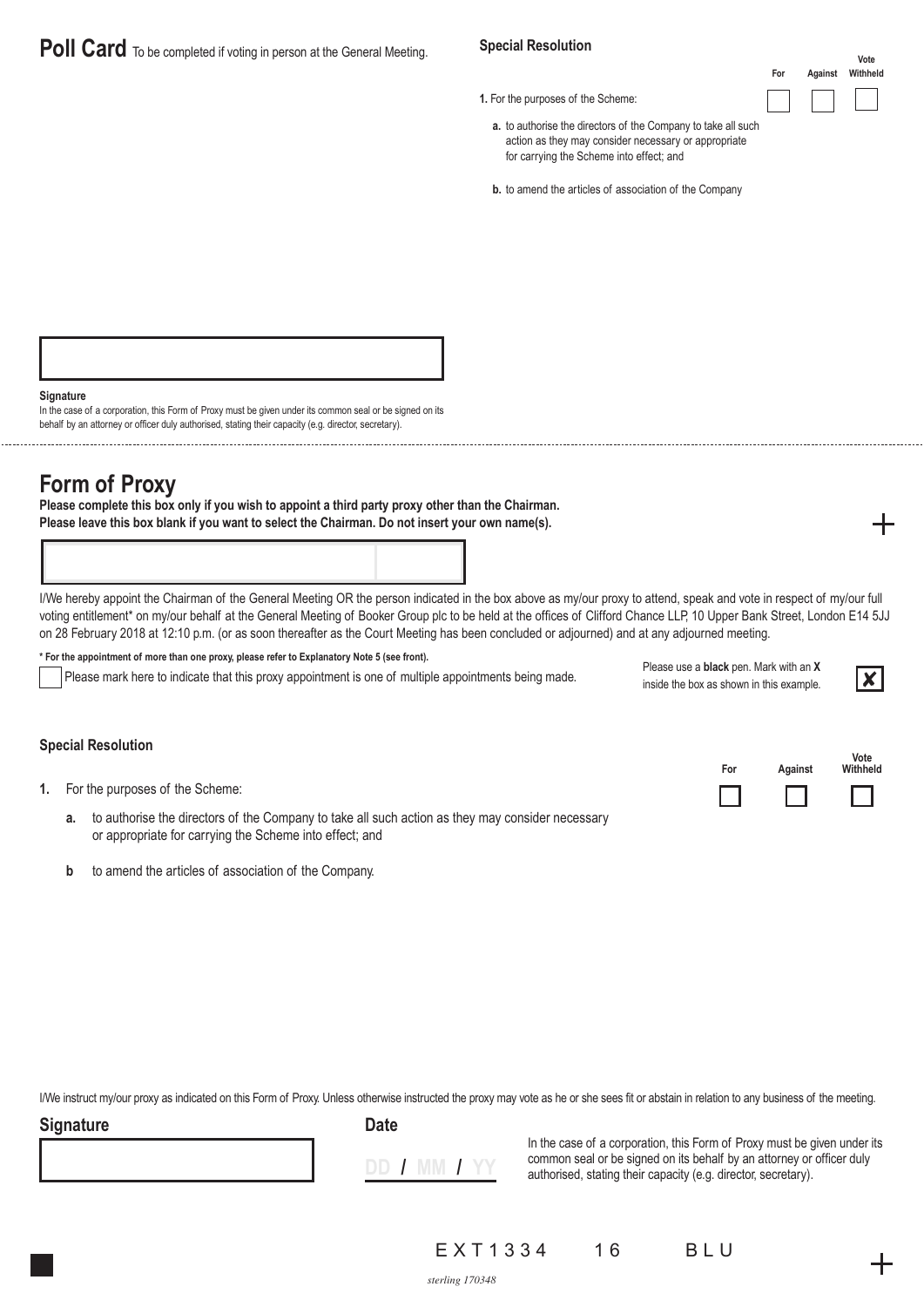

The Chairman of Booker Group plc invites you to attend a meeting of the Company convened with the permission of the Court under Part 26 of the Companies Act 2006 to be held at the offices of Clifford Chance LLP, 10 Upper Bank Street, London E14 5JJ on **28 February 2018** at **12:00 p.m**.

**Please detach this portion before posting this Form of Proxy.**

## **Form of Proxy** – Court Meeting to be held on 28 February 2018



Register at **www.investorcentre.co.uk** – elect for electronic communications & manage your shareholding online!

To be effective, all proxy appointments must be lodged with Computershare Investor Services PLC (the "Registrars") at: Computershare Investor Services PLC, The Pavilions, Bridgwater Road, Bristol BS13 8AE by 12:00 p.m. on 26 February 2018. It is also possible to hand this blue Form of Proxy to the Chairman of the Court Meeting or a representative of Computershare Investor Services PLC at the Court Meeting on behalf of the Chairman of the Court Meeting before the start of the Court Meeting.

### **Explanatory Notes:**

- **1.** Full details of the resolution to be proposed at the Court Meeting, with explanatory notes, are set out in the shareholder circular made available to members of the Company on or around 5 February 2018. All capitalised but undefined terms in this Form of Proxy and these Explanatory Notes shall have the meaning capitalised but undefined terms in this Form of Proxy and these Explanatory Notes shall have the meaning as set out in that shareholder circular.
- **2.** Pursuant to Regulation 41 of the Uncertificated Securities Regulations 2001, entitlement to attend and vote at the meeting and the number of votes which may be cast thereat will be determined by reference to the register of members of the Company at 6:00 p.m. on 26 February 2018 (or, if the meeting is adjourned, at 6:00 p.m. on the date which is not later than 48 hours (excluding any part of a day that is not a working day) prior to the date set for the adjourned meeting). Changes to entries on the register of members after that time shall be disregarded in determining the rights of any person to attend and vote at the meeting.
- **3.** Every member of the Company has the right to appoint some other person(s) of their choice, who need not be a member of the Company, as his or her proxy to exercise all or any of his or her rights, to attend, speak and vote on their behalf at the meeting. If you wish to appoint a person other than the Chairman, please insert the name of your chosen proxy holder in the space provided (see reverse). If the proxy is being appointed in relation to less than your full voting entitlement, please enter in the box next to the proxy holder's name (see reverse) the number of shares in relation to which they are authorised to act as your proxy.
- **4.** To be valid, this Form of Proxy must be returned so as to be received by the Registrars at Computershare Investor Services PLC, The Pavilions, Bridgwater Road, Bristol BS13 8AE, United Kingdom no later than 12:00 p.m. on 26 February 2018 (or in the case of an adjourned meeting not later than 48 hours (excluding any part of the day which is not a working day) prior to the time and date set for the adjourned meeting). It is also possible to hand this blue Form of Proxy to the Chairman of the Court Meeting or a representative of the Registrars at the Court Meeting on behalf of the Chairman of the Court Meeting before the start of the Court Meeting.
- **5.** To appoint more than one proxy, an additional Form of Proxy may be obtained by contacting the Registrar's helpline on + 44 (0) 370 889 3230 or you may photocopy this Form of Proxy. Please indicate in the box next to the proxy holder's name (see reverse) the number of shares in relation to which they are authorised to act as your proxy. Please also indicate by marking the box provided if the proxy instruction is one of

**Kindly Note:** This Form of Proxy is issued only to the addressee(s) and is specific to the unique designated account printed hereon. This personalised form is not transferable between different (i) account holders; or (ii) uniquely designated accounts. The Company and Computershare Investor Services PLC accept no liability for any instruction that does not comply with these conditions.

multiple instructions being given. All Forms of Proxy must be signed and should be returned together in the same envelope (if possible).

- **6.** Please indicate by signing in the boxes overleaf to show how you wish your vote to be cast. If you sign in more than one box, this Form of Proxy will be invalid. If returned without an indication as to how the proxy shall vote on any particular matter, this Form of Proxy will be invalid. Unless otherwise instructed, the person appointed as proxy will exercise his/her discretion as to any other business (including amendments to the Scheme and any procedural matters, including any resolution to adjourn) which may come before the Court Meeting.
- **7.** To appoint one or more proxies or to give an instruction to a proxy (whether previously appointed or otherwise) via the CREST system, CREST messages must be received by the issuer's agent (ID number 3RA50) not later than 48 hours before the time appointed for holding the meeting. For this purpose, the time of receipt will be taken to be the time (as determined by the timestamp generated by the CREST system) from which the issuer's agent is able to retrieve the message. The Company may treat as invalid a proxy appointment sent by CREST in the circumstances set out in Regulation 35(5)(a) of the Uncertificated Securities Regulations 2001.
- **8.** This Form of Proxy must be signed in order to be valid. Any alterations made to this Form of Proxy should be initialled.
- **9.** In the case of joint holders of a share the vote of the senior who tenders a vote, whether in person or by proxy, shall be accepted to the exclusion of the votes of the other joint holders and for this purpose seniority shall be determined by the order in which the names stand in the register of members of the Company.
- **10.** Any corporation which is a member can appoint one or more corporate representatives who may exercise on its behalf all of its powers as a member, provided that they do not do so in relation to the same shares.
- **11.** The completion and return of this Form of Proxy will not preclude a member from attending the meeting and voting in person.
- **12.** If you have any questions relating to this Form of Proxy, please ring the Registrars helpline on +44 (0) 370 889 3230. This helpline cannot provide advice on the merits of the Scheme nor give any financial, legal or taxation advice.

**All Named Holders**